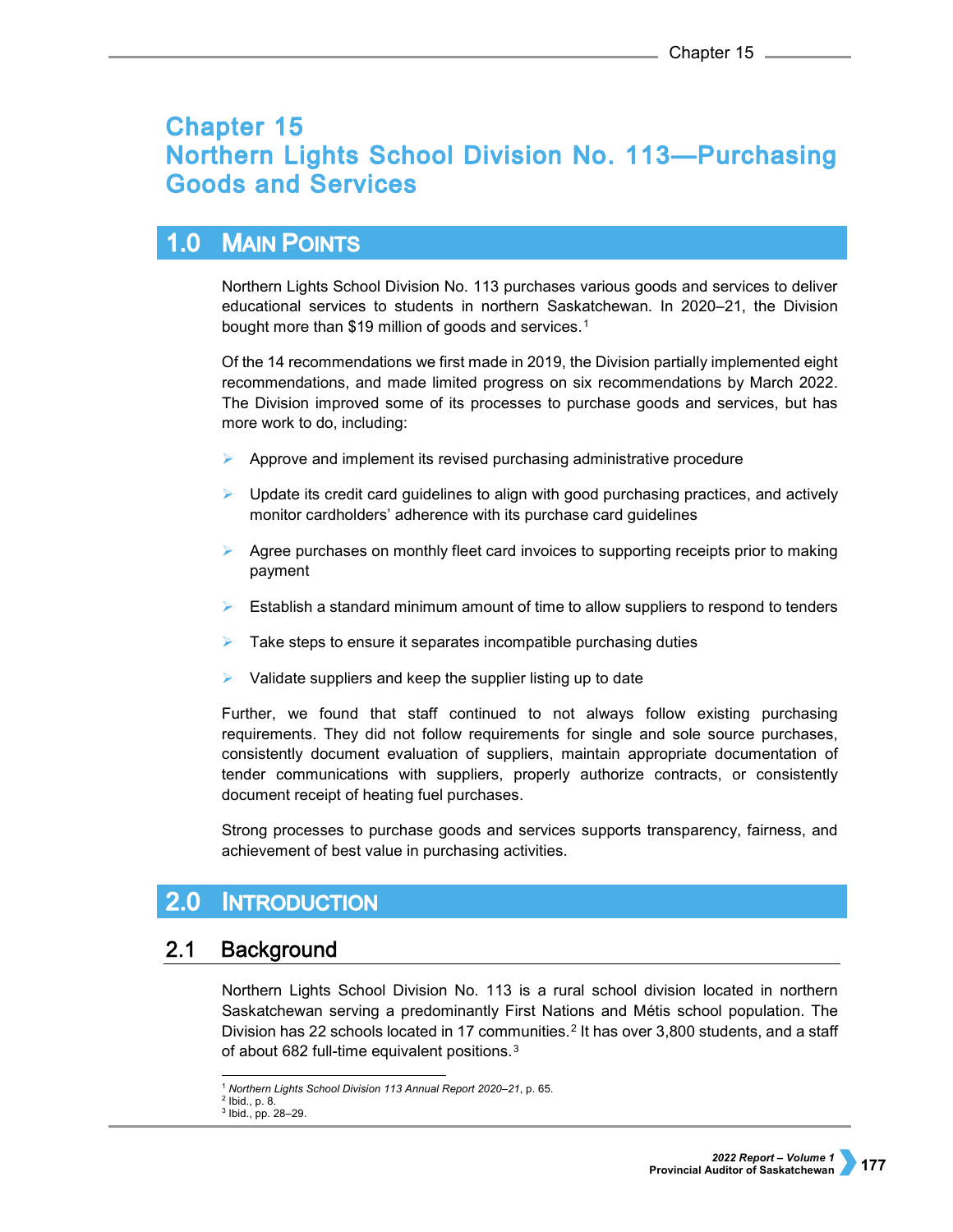Chapter 15

The Division buys various goods and services such as maintenance, office supplies, learning resources (e.g., textbooks, library books, equipment), student transportation, and other supplies and materials necessary for course instruction, and to provide education services.

### **Focus of Follow-Up Audit**  $2.2<sub>2</sub>$

This chapter describes our first follow-up audit of management's actions on the recommendations we made in 2019.

In 2019, we assessed the Division's processes to purchase goods and services. Our *2019 Report – Volume 1*, Chapter 8, concluded Northern Lights School Division No. 113 did not have effective processes to purchase goods and services. We made 14 recommendations.[4](#page-1-0)

To conduct this audit engagement, we followed the standards for assurance engagements published in the *CPA Canada Handbook—Assurance* (CSAE 3001). To evaluate the Division's progress toward meeting our recommendations, we used the relevant criteria from the original audit. The Division agreed with the criteria in the original audit.

To perform our follow-up audit, we discussed actions taken with Division management. We assessed the Division's purchasing process by examining purchasing documentation (e.g., policies, administrative procedures, tender documents, purchase orders, contracts, invoices). We tested samples of purchases including tenders, single and sole source purchases, heating fuel purchases, and purchase card transactions to assess the operating effectiveness of the Division's processes.

### $3.0<sub>1</sub>$ **STATUS OF RECOMMENDATIONS**

This section sets out each recommendation including the date on which the Standing Committee on Public Accounts agreed to the recommendation, the status of the recommendation at March 8, 2022, and the Division's actions up to that date.

### $3.1$ Updated Purchasing Policies Not Approved Nor Fully Implemented

*We recommended Northern Lights School Division No. 113 update its purchasing requirements to:*

- *Align with applicable external trade agreements;*
- *Establish requirements for staff involved with purchases to declare real or perceived conflicts of interest;*
- *Set out requirements for the use of different purchasing methods; and*
- *Incorporate expectations for use of contracts.*

*(2019 Report – Volume 1,* p. 127, Recommendation 1; Public Accounts Committee agreement January 12, 2022)

**Status**—Partially Implemented

<span id="page-1-0"></span> <sup>4</sup> *[2019 Report – Volume 1](https://auditor.sk.ca/pub/publications/public_reports/2019/Volume_1/08_Northern%20Lights%20School%20Division%20No.%20113%E2%80%94Purchasing%20Goods%20and%20Services.pdf)*, Chapter 8, pp. 121–140.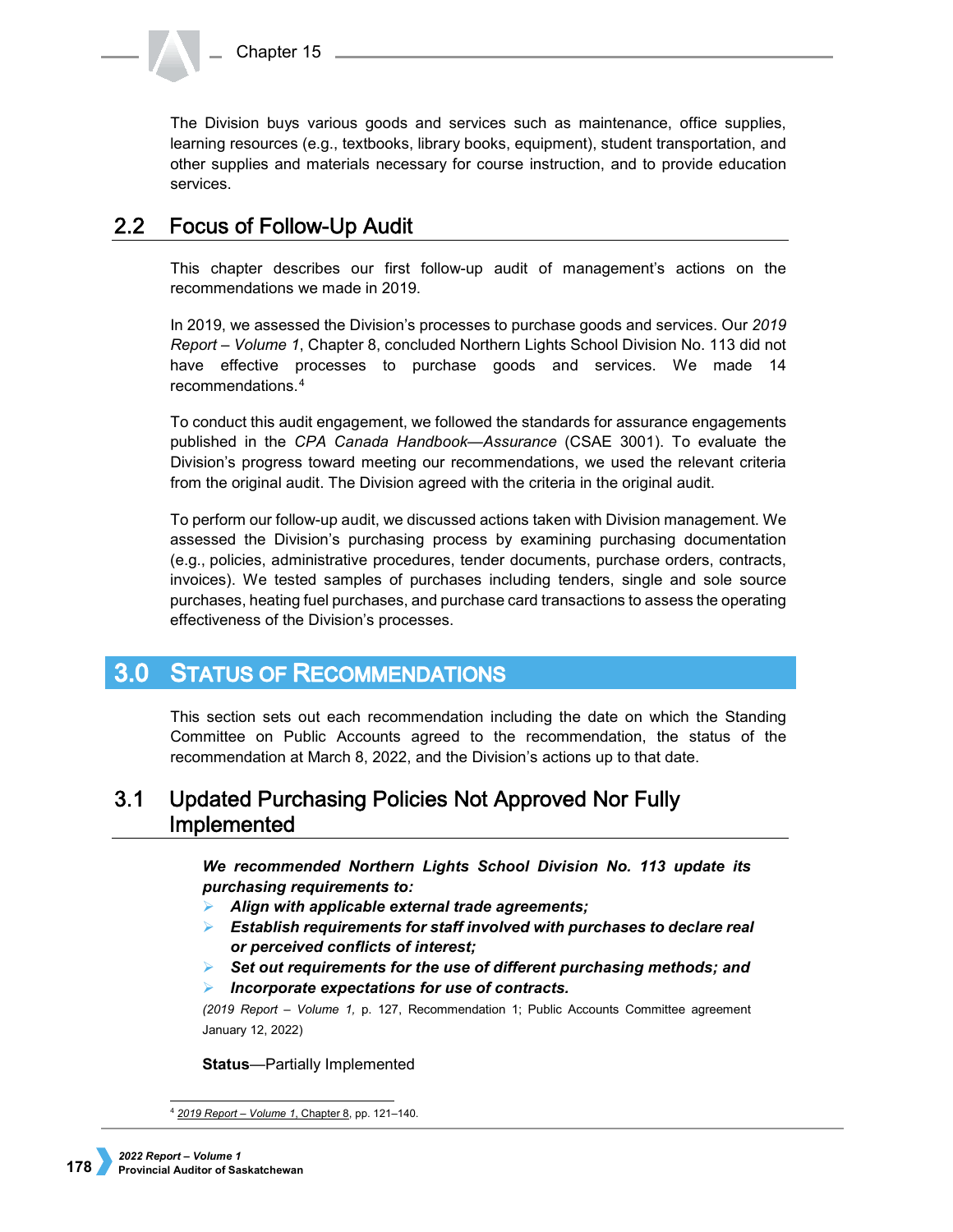*We recommended the Board of Education of Northern Lights School Division No. 113 approve the Division's key policies related to the purchases of goods and services. (2019 Report – Volume 1,* p. 131, Recommendation 6; Public Accounts Committee agreement January 12, 2022)

**Status**—Partially Implemented

Northern Lights School Division No. 113 made some improvements to its purchasing requirements; however, the Division needs to ensure it implements its purchasing requirements.

The Division sets out its purchasing requirements through Board policies and Division administrative procedures.

In October 2020, the Board approved *Board Policy 16—Purchasing* that sets out the Division's key procurement principles as follows:

- Procurement shall be conducted in such a way that is transparent and fair, and achieves best overall value for the Division
- $\triangleright$  Reporting of significant procurement compliance concerns to the Board's Audit and Risk Committee
- Compliance of all procurement activity with the *New West Partnership Trade Agreement* and the *Canadian Free Trade Agreement*

We found the Division did not always comply with the provisions of the external trade agreements. We tested six tenders and found in four tenders, the Division's tender documents did not acknowledge trade agreements where applicable. See also **Section 3.6**  (tender communication not always maintained).

In six tenders tested, we found the Division discontinued use of its local supplier preference provision when tendering for goods and services. Previous use of this provision was inconsistent with the terms of applicable external trade agreements (e.g., *New West Partnership Trade Agreement* and the *Canadian Free Trade Agreement*).

The updated policy also expects Division staff involved in purchasing decisions to declare any real or perceived conflicts of interest (e.g., staff ownership interest in a supplier). We tested six tenders and found Division staff involved in purchasing decisions did not declare any conflicts of interest.

The Board's policy also requires Division staff to complete acquisitions of goods and services, as well as competitive bids, in accordance with the Division's purchasing administrative procedure.

In October 2020, the Division drafted a revised administrative procedure that includes the following guidance:

 Requirements and thresholds for the use of different purchasing methods such as quotes and tenders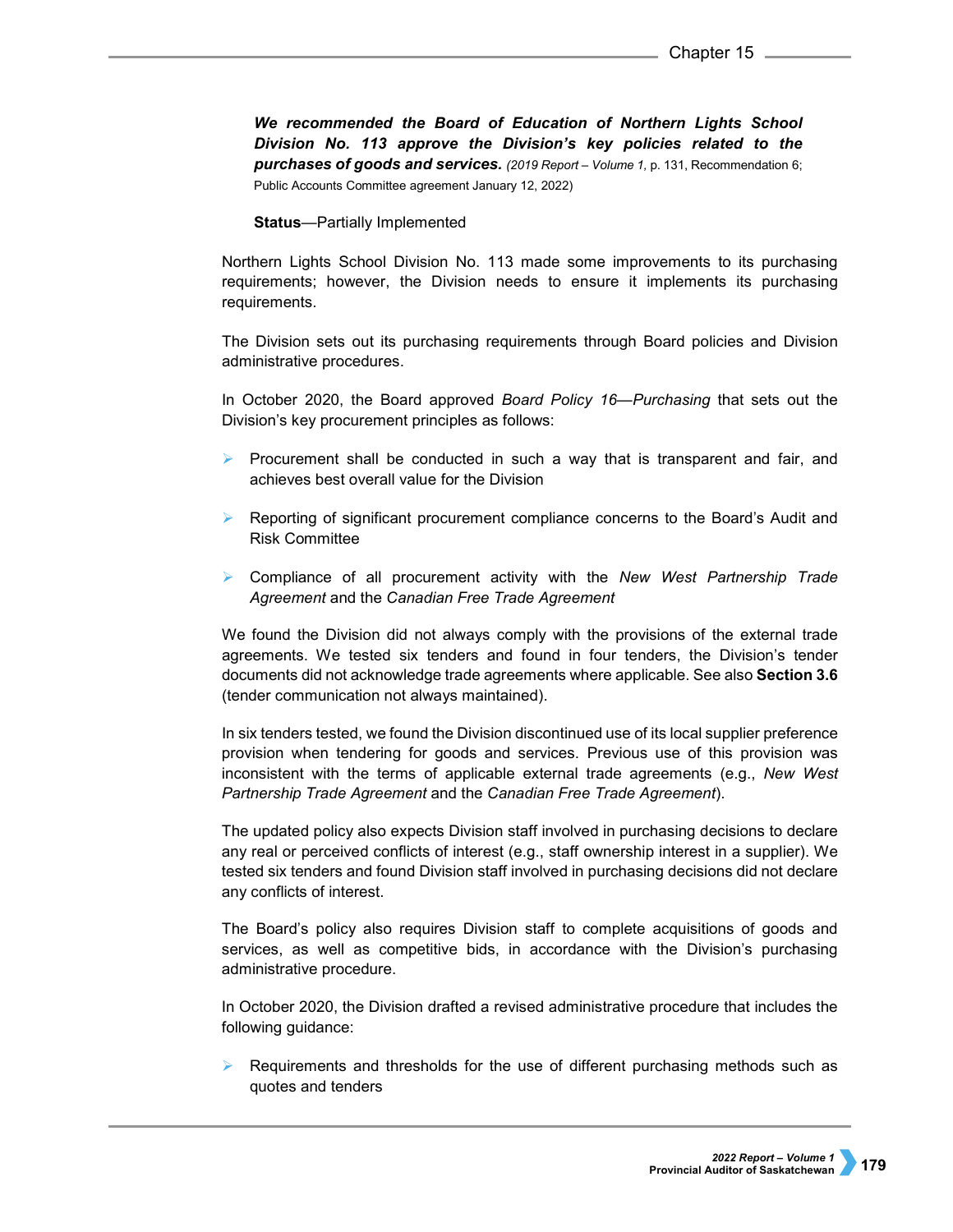$\triangleright$  Expectations for use of purchase orders and contracts

At March 2022, the Division had not implemented its revised administrative procedure, and its Board had not approved it.

For the 11 purchases we tested, we found one purchase where, based on the nature of the purchase (e.g., one-time transaction), the Division should have obtained a purchase order. In this instance, the Division did not complete a purchase order or a contract. We also found further instances of non-compliance with its existing and revised administrative procedure—see **Sections 3.6, 3.7, 3.10,** and **3.11** (e.g., maintaining tender communications with suppliers, separating incompatible purchasing duties, validating new suppliers).

Establishing guidance about the use of different purchasing methods will provide clarity to staff and help the Division to purchase goods and services in a consistent manner. Not having clear expectations on the use of written contracts increases the risk of staff not using an appropriate form of contract, possibly exposing the Division to unwanted legal or financial risks.

### $3.2$ Single and Sole Source Purchasing Policy Not Always Followed

*We recommended Northern Lights School Division No. 113 set out, in writing, its requirements for using single or sole source purchasing. (2019 Report – Volume 1,* p. 128, Recommendation 2; Public Accounts Committee agreement January 12, 2022)

**Status**—Partially Implemented

Northern Lights School Division No. 113 set out, in writing, its requirements for using single and sole source purchasing, however, staff did not always follow it.

In October 2020, the Board approved a policy requiring the Division to document, for the Chief Financial Officer's approval, appropriate rationale for using single and sole source purchasing.

The Division's draft purchasing administrative procedure contains further guidance on the conditions when staff can use single and sole source purchasing, such as when an emergency condition exists or when goods or services are only available from a sole source. At March 2022, the Division had not implemented its revised administrative procedure.

We tested five single and sole source purchases and found the Division did not:

- **Document consideration of alternate procurement methods.**
- $\triangleright$  Document justification for the purchase. The Division subsequently provided us with reasonable rationale for its decision for one purchase; however, for the other four purchases, it could have obtained the goods or services from other suppliers.
- $\triangleright$  Approve the procurement method.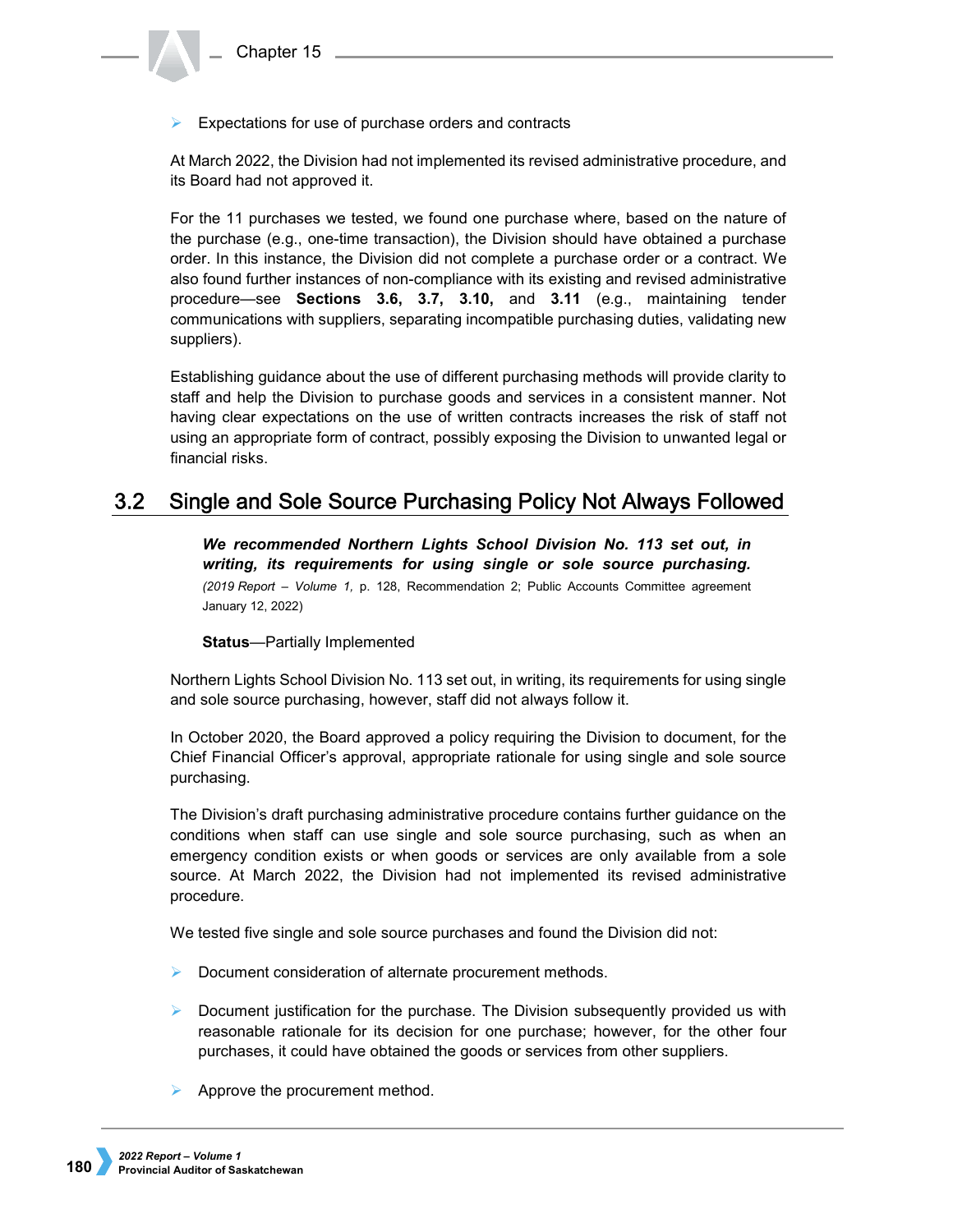Without established requirements for using single or sole source purchasing methods, the Division is at risk of not facilitating fair and equitable treatment of suppliers and may not obtain best value when making purchasing decisions.

Good purchasing practices also require organizations to track the use of single and sole source purchases for additional monitoring; the Division has not implemented a process to do so.

### $3.3<sub>1</sub>$ More Robust Credit Card Guidelines and Active Monitoring of **Staff Compliance Needed**

*We recommended Northern Lights School Division No. 113 revise its purchase card guidelines to align with good purchasing practices (e.g., required approvals, processes for changing transactions limits, restrictions on use). (2019 Report – Volume 1,* p. 130, Recommendation 3; Public Accounts Committee agreement January 12, 2022)

### **Status**—Not Implemented

*We recommended Northern Lights School Division No. 113 actively monitor adherence of cardholders with its purchase card guidelines. (2019 Report – Volume 1,* p. 130, Recommendation 4; Public Accounts Committee agreement January 12, 2022)

### **Status**—Not Implemented

Northern Lights School Division No. 113 has not revised its purchase card guidelines to align with good purchasing practices, such as setting out all required approvals and restrictions for card use. In addition, the Division does not actively monitor cardholders' adherence with its purchase card guidelines.

In September 2019, the Division drafted revised purchase card guidelines setting out the process for new cardholders to obtain a purchase card, as well as for changing cardholder transaction limits, including required approvals. Further, the guidelines expect approvers to regularly monitor purchase card transactions for unacceptable purchases.

However, the Division has not set out in its guidelines:

- Required approvals for purchase card transactions. If the purchase card guidelines do not reflect the Division's expectations for transaction approval, an increased risk of staff inappropriately approving transactions exists.
- $\triangleright$  Detailed restrictions on the use of purchase cards. Good purchasing practices include examples of unacceptable purchases (e.g., purchases intended to bypass the Division's competitive bidding process, splitting transactions to bypass purchase card transaction limits). Detailed guidance regarding appropriate use of purchase cards would reduce the risk that staff inappropriately use their purchase cards.

At March 2022, the Division had not implemented its revised purchase card guidelines.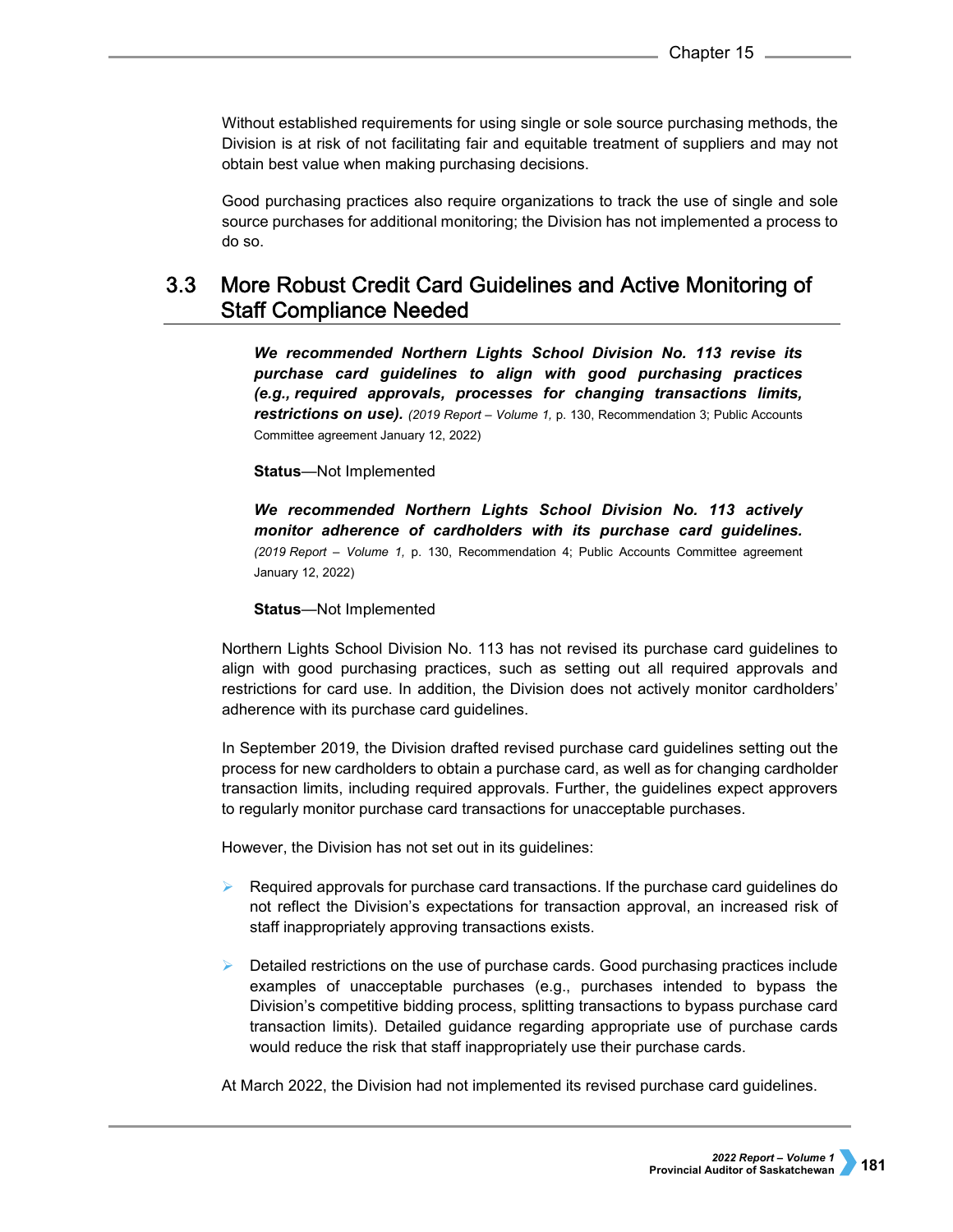We tested 10 purchase card statements and found that cardholders submitted monthly reconciliations supported by receipts, and superintendents or the Chief Financial Officer appropriately approved the reconciliations.

However, our testing identified one transaction where the cardholder split the purchase as the total transaction was over the cardholder's individual purchase limit. The Division expects supervisors of cardholders to monitor compliance, and follow up with cardholders about identified non-compliance with its purchase card guidelines. The Division was unaware of the deficiency we found in our testing. Further, we found the Division did not capitalize the purchased item as expected by the Division's capital asset policy.

We also tested eight cardholder limit changes and found that for three changes the Division did not maintain support or evidence of approval for the change. Without following procedures for making changes to cardholder limits, the Division may not revise limits when necessary, which leaves it susceptible to fraudulent transactions.

The Division continues to have purchase cards issued in the name of schools instead of in the name of cardholders, which does not align with good practice. At October 2021, the Division assigned 15 of its 46 purchase cards to schools. Between November 2020 and October 2021, the Division spent about \$169,000 on purchases on these cards, which is approximately 25% of its total spending on purchase cards during that period. Assigning cards to schools reduces the Division's ability to hold specific staff accountable for their purchasing decisions, and increases the risk of misuse.

#### $3.4$ Fleet Card Purchases Not Reconciled Prior to Making Payment

*We recommended Northern Lights School Division No. 113 agree purchases on monthly fleet card invoices to supporting receipts prior to making payment. (2019 Report – Volume 1,* p. 131, Recommendation 5; Public Accounts Committee agreement January 12, 2022)

**Status**—Not Implemented

Northern Lights School Division No. 113 does not agree purchases on monthly fleet card invoices to supporting receipts prior to making payment.

The Division has not established a process to agree purchases on monthly fleet card statements to supporting receipts. The Division's school transportation fleet policy gives staff direction on expected use of its passenger vans requiring staff to complete a monthly travel log for each van including details of its use during the month (e.g., date, destination, purpose of trip), supported by fuel receipts.

We found that the Division does not monitor receipt of the monthly travel logs for each of its passenger vans. In addition, staff do not agree or append individual fuel vehicle receipts to the monthly fleet card invoices.

Not agreeing fleet card receipts to purchases on monthly fleet card statements prior to payment increases the risk of the Division paying for inappropriate purchases, and not promptly detecting fleet card misuse.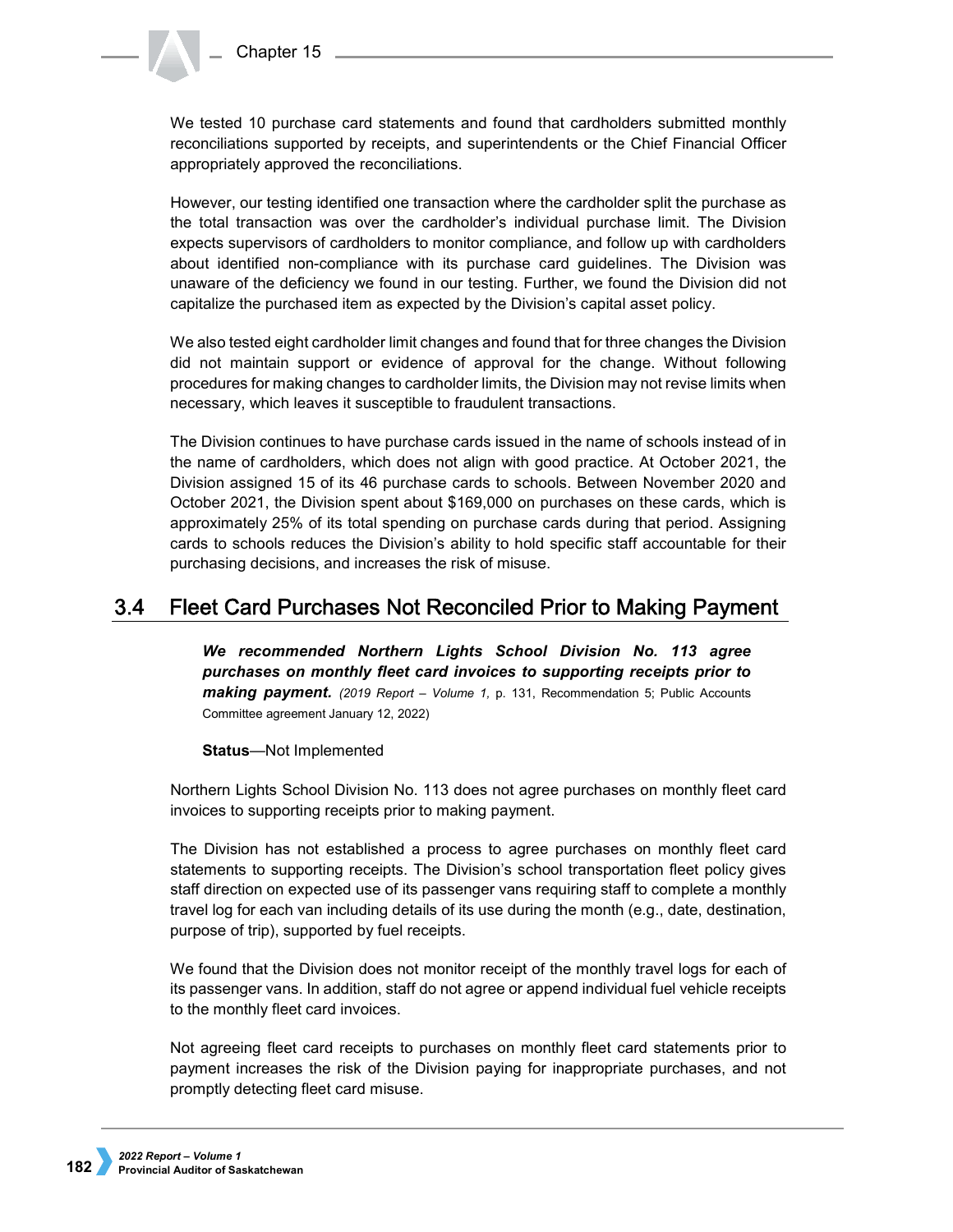### $3.5$ **Supplier Evaluations for Tenders Not Consistently Completed**

*We recommended Northern Lights School Division No. 113 consistently document its evaluation of suppliers when tendering for the purchase of goods and services. (2019 Report – Volume 1,* p. 133, Recommendation 7; Public Accounts Committee agreement January 12, 2022)

**Status**—Partially Implemented

Northern Lights School Division No. 113 did not consistently document its evaluation of suppliers when tendering for the purchase of goods and services.

The Division's current purchasing administrative procedure requires it to evaluate suppliers using the criteria outlined in tender documents. We found for three of the six tenders we tested, the Division did not document its evaluation of suppliers. In these three instances, the Division only received one bid on each tender. Consistent with good purchasing practices, the Division should still evaluate the bids it receives to ensure the supplier can meet its needs, and it receives fair value.

When the Division does not document its evaluation of bids, it is not complying with its purchasing requirements. In addition, it cannot sufficiently support its supplier selection decision, and demonstrate achievement of best value for purchasing decisions.

#### $3.6$ **Tender Communications With Suppliers Not Maintained**

*We recommended Northern Lights School Division No. 113 maintain appropriate documentation of its tender communications with suppliers. (2019 Report – Volume 1,* p. 134, Recommendation 8; Public Accounts Committee agreement January 12, 2022)

**Status**—Partially Implemented

Northern Lights School Division No. 113 set out expectations to maintain documentation of its tender communications with suppliers, but it does not always do so.

The Division's Board policy on purchasing requires it to ensure all procurement follows the standards set out in external trade agreements. These agreements require the Division to post contract award information on the SaskTenders website.<sup>[5](#page-6-0),[6](#page-6-1)</sup> Further, the Division's draft purchasing administrative procedure requires it to release the successful bidder's name and award results to all bidders after an award is made. As at March 2022, the Division had not implemented this revised administrative procedure.

For six tenders we tested, we found:

 Four tenders with no documentation of the Division's communications with suppliers. The Division told us it communicated with the suppliers through phone calls or text messages. When it communicated in this manner, we were unable to assess whether

 <sup>5</sup> SaskTenders is the primary gateway for public sector tender notices in Saskatchewan. The Ministry of SaskBuilds and Procurement administers the SaskTenders website [\(www.sasktenders.ca\).](http://www.sasktenders.ca/)

<span id="page-6-1"></span><span id="page-6-0"></span><sup>&</sup>lt;sup>6</sup> Requirements include the successful supplier's name and address, contract award value, and award date.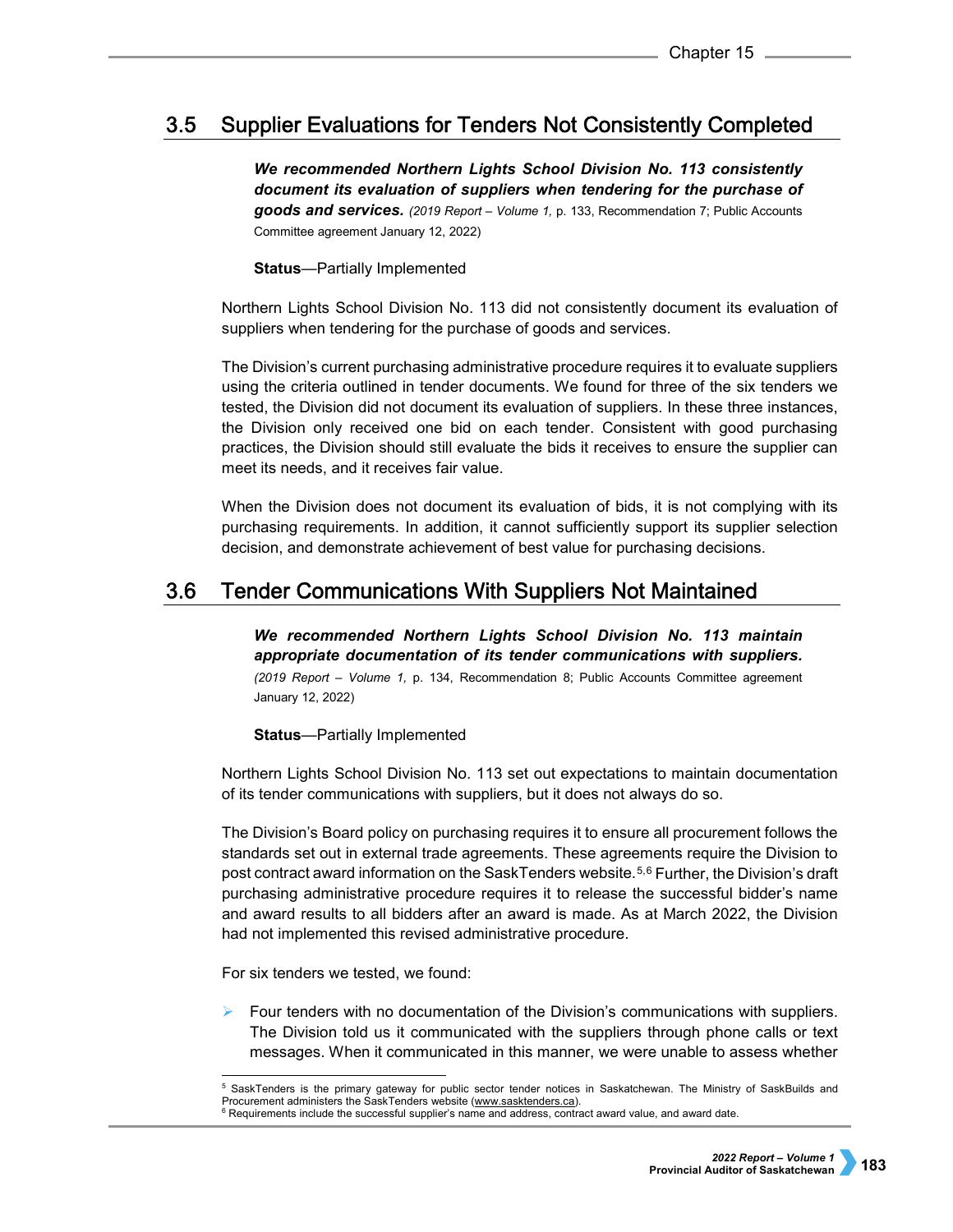the Division approved the supplier selection before it communicated with the successful supplier or whether timely communication occurred.

 $\triangleright$  Five tenders where the Division did not comply with the external trade agreements regarding posting a contract award notice on the SaskTenders website.

If the Division does not maintain appropriate documentation of its communications with suppliers, it can be difficult for the Division to demonstrate that its purchasing process is fair and transparent, and it may be in violation of external trade agreements.

### $3.7$ Reasonable Time Needed to Respond to Tenders

*We recommended Northern Lights School Division No. 113 establish a standard minimum amount of time to allow suppliers to respond to tenders. (2019 Report – Volume 1,* p. 135, Recommendation 9; Public Accounts Committee agreement January 12, 2022)

**Status**—Not Implemented

Northern Lights School Division No. 113 does not provide suppliers with a standard minimum amount of time to respond to tenders.

Management told us that the Division tries to give suppliers 21 days to respond to tenders.

The Division's draft purchasing administrative procedure sets out a minimum of 21 days to allow suppliers to respond to tenders, as well as provides guidance on using a shorter timeframe. The Division considered guidance outlined in the external trade agreements in determining its standard minimum tendering time. At March 2022, the Division had not implemented this revised administrative procedure.

For the six tenders we tested, the Division allowed a tendering time of at least 21 days for two tenders. For the four other tenders, the Division allowed a tendering time of between 11 and 18 days, and received two or fewer supplier bids for these tenders. The Division may not have provided suppliers with sufficient time to respond to the tenders, and it did not have sufficient rationale to support the use of a shortened response time.

Not providing suppliers with sufficient time to prepare tender responses increases the likelihood of suppliers choosing not to respond, resulting in the Division having fewer options to acquire the goods or services it needs. Fewer options may increase the risk of not achieving best value. Providing a standard minimum time also helps ensure the Division treats suppliers fairly and equitably.

### $3.8<sub>1</sub>$ Purchase Order Template Not Sufficiently Robust

*We recommended Northern Lights School Division No. 113 periodically assess the robustness of the service contract and purchase order templates used for purchasing goods and services. (2019 Report – Volume 1,*  p. 136, Recommendation 10; Public Accounts Committee agreement January 12, 2022)

**Status**—Partially Implemented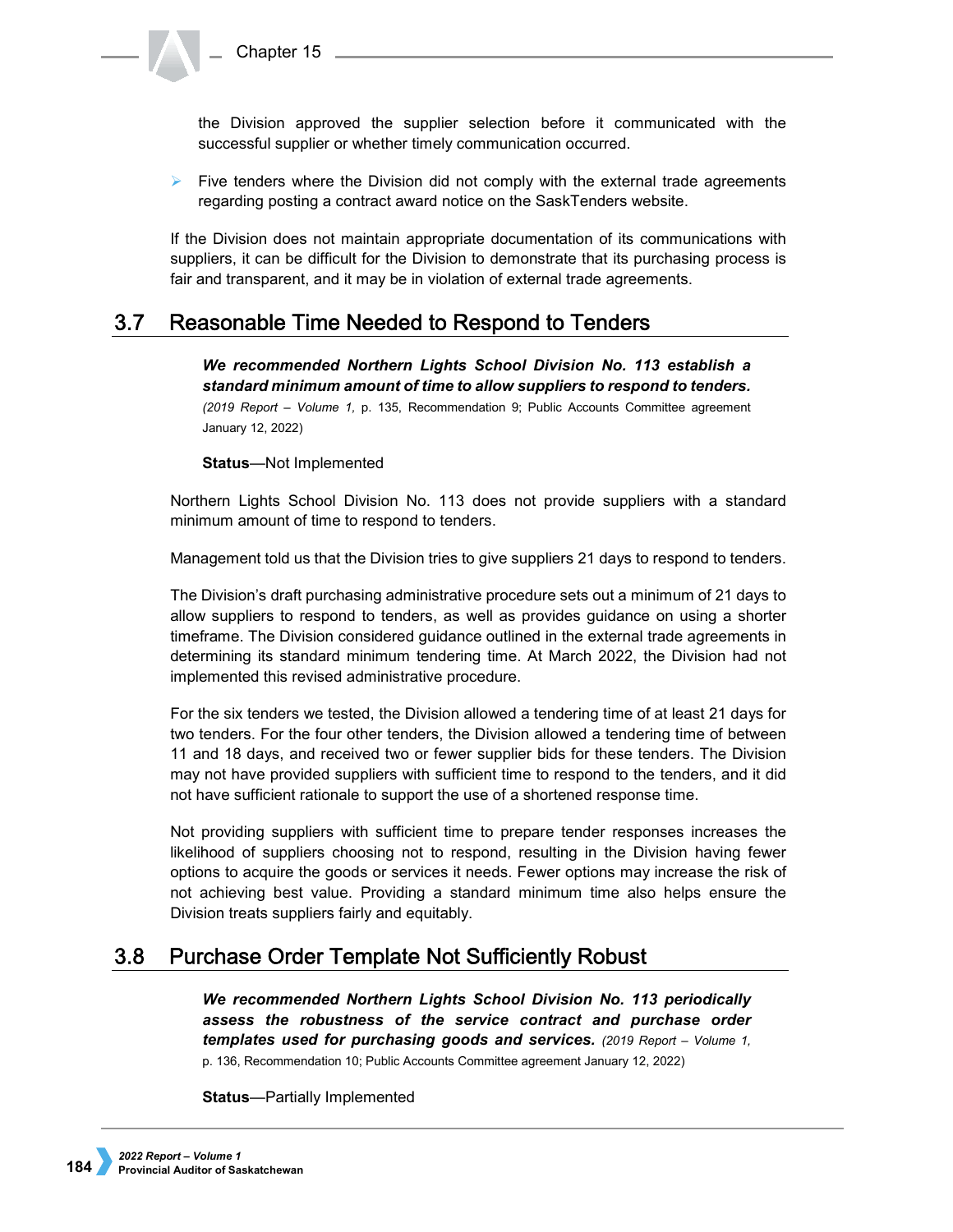Northern Lights School Division No. 113 updated its service contract template, but its purchase order template continues to not include all clauses that are necessary in a sound contract.

We found the Division improved its service contract template to include clauses addressing performance, indemnification, insurance requirements, severability, and survival. However, we also found that its standard purchase order template did not contain terms and conditions pertaining to delivery, liability, or authorization of changes to terms and conditions.

Not having robust templates increases legal or financial risks where purchase arrangements do not sufficiently address relevant purchase terms.

#### $3.9<sub>2</sub>$ **Contracts Not Always Properly Authorized**

*We recommended Northern Lights School Division No. 113 maintain complete documentation of properly authorized contracts with suppliers before the Division receives the related goods or services. (2019 Report – Volume 1,* p. 136, Recommendation 11; Public Accounts Committee agreement January 12, 2022)

**Status**—Partially Implemented

Northern Lights School Division No. 113 established a process to maintain complete documentation of contracts, but did not always obtain authorization in accordance with its delegation of authority.

The Division's Chief Financial Officer or Superintendent of Facilities centrally maintains copies of contracts. For the 11 purchases with contracts we tested (made through tenders and single or sole source purchases), we found the Division signed contracts on time (e.g., before the goods or services were received) and maintained complete contract documentation (e.g., contract signed by both the Division and the supplier).

However, we found two contracts that the Division did not authorize in accordance with its delegation of authority. For example, one contract worth \$109,000 was signed by the Superintendent of Facilities instead of the Chief Financial Officer, as required by the delegation of authority. Not following controls over contract authorization increases the risk of unknown financial liabilities or commitments, or misuse of Division funds.

## 3.10 Incompatible Purchasing Duties Not Separated

*We recommended Northern Lights School Division No. 113 separate incompatible purchasing duties (e.g., initiating purchases, tendering, receiving goods or services, approving invoices for payment, adding suppliers to the financial system), and closely monitor transactions where it is not feasible to do so.* (2019 Report – Volume 1, p. 137, Recommendation 12; Public Accounts Committee agreement January 12, 2022)

**Status**—Not Implemented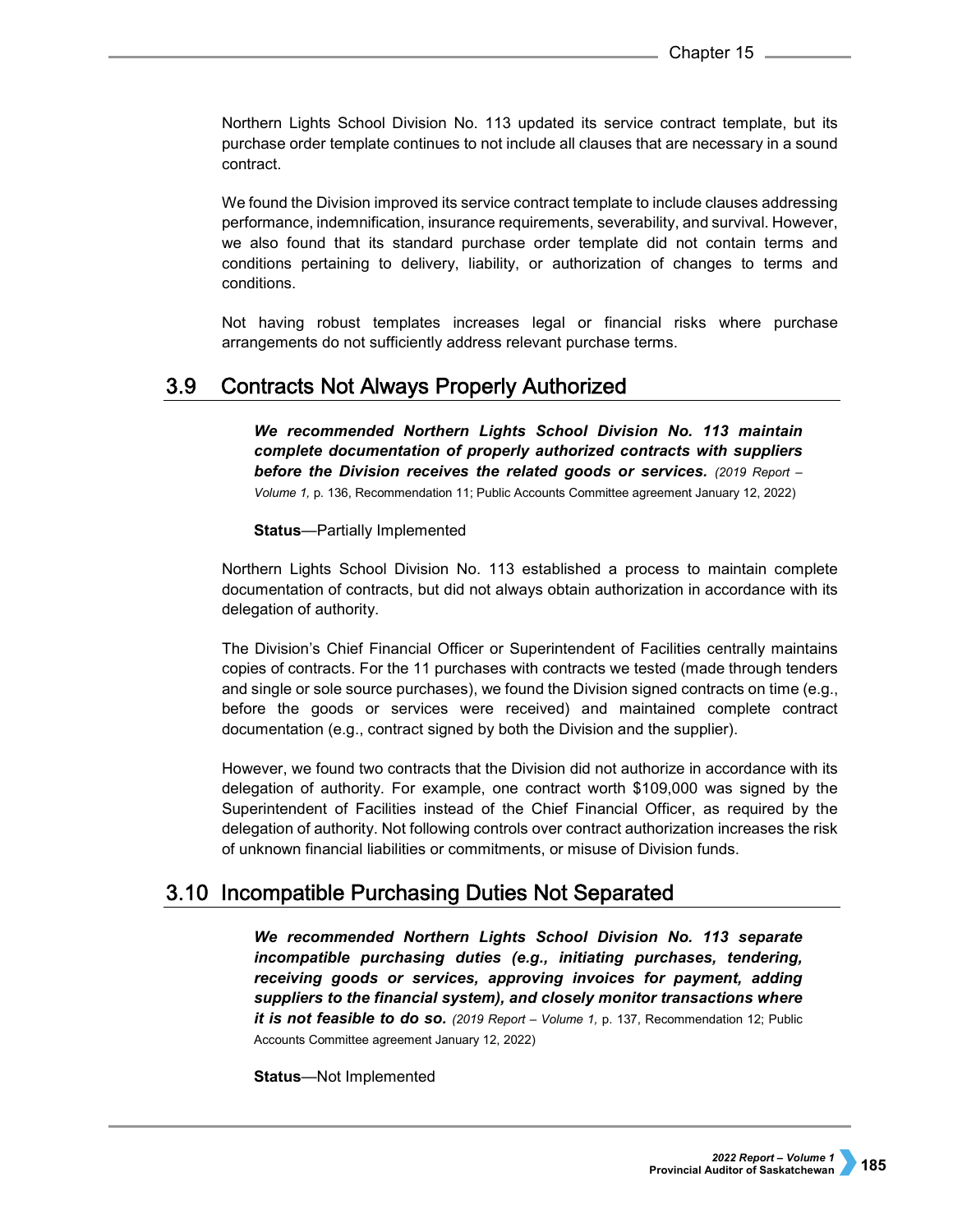Northern Lights School Division No. 113 has neither taken steps to ensure it separates incompatible purchasing duties, nor to monitor transactions where it does not separate incompatible purchasing duties.

In October 2020, the Division updated its draft purchasing administrative procedure to separate responsibilities of those managing the purchasing process (e.g., purchase initiation, receipt of goods) from those responsible for approving the purchase. At March 2022, the Division had not implemented this revised administrative procedure.

We tested 31 purchases and found the Division did not always leave evidence to support that it appropriately segregated purchasing duties. We found:

- $\triangleright$  Four purchases where the Division did not prepare a requisition or a purchase order when it would have been reasonable to do so, therefore we could not determine who initiated the purchase
- $\triangleright$  Eight purchases where the Division did not document that goods or services were received
- $\triangleright$  Three purchases where the Division did not approve the payment in accordance with its delegation of signing authority
- $\triangleright$  Eight purchases where the Division did not appropriately segregate receipt of goods or services from payment approval

At times, it is not feasible for organizations to separate all incompatible purchasing duties. Where it is not possible to do so, good practice is to actively identify instances where separation of the duties is not possible, and monitor the appropriateness of those purchases.

The Division has also not appropriately restricted who can add new suppliers to its financial system. We found the Division, through its assignment of IT user access, gave two individuals incompatible responsibilities; these individuals can approve invoices for payment and add suppliers to the Division's financial system.

Not segregating incompatible purchasing duties between different individuals increases the risk of fraud, and not detecting errors.

## 3.11 Validity Check of Supplier Information Needed

*We recommended Northern Lights School Division No. 113 document its due diligence procedures used to validate suppliers before entering them into its financial system, and keep the supplier listing in its financial system up-to-date. (2019 Report – Volume 1,* p. 139, Recommendation 13; Public Accounts Committee agreement January 12, 2022)

**Status**—Not Implemented

Northern Lights School Division No. 113 does not document due diligence procedures to validate suppliers prior to entering them into the financial system, nor properly maintain its listing of suppliers included in its financial system.